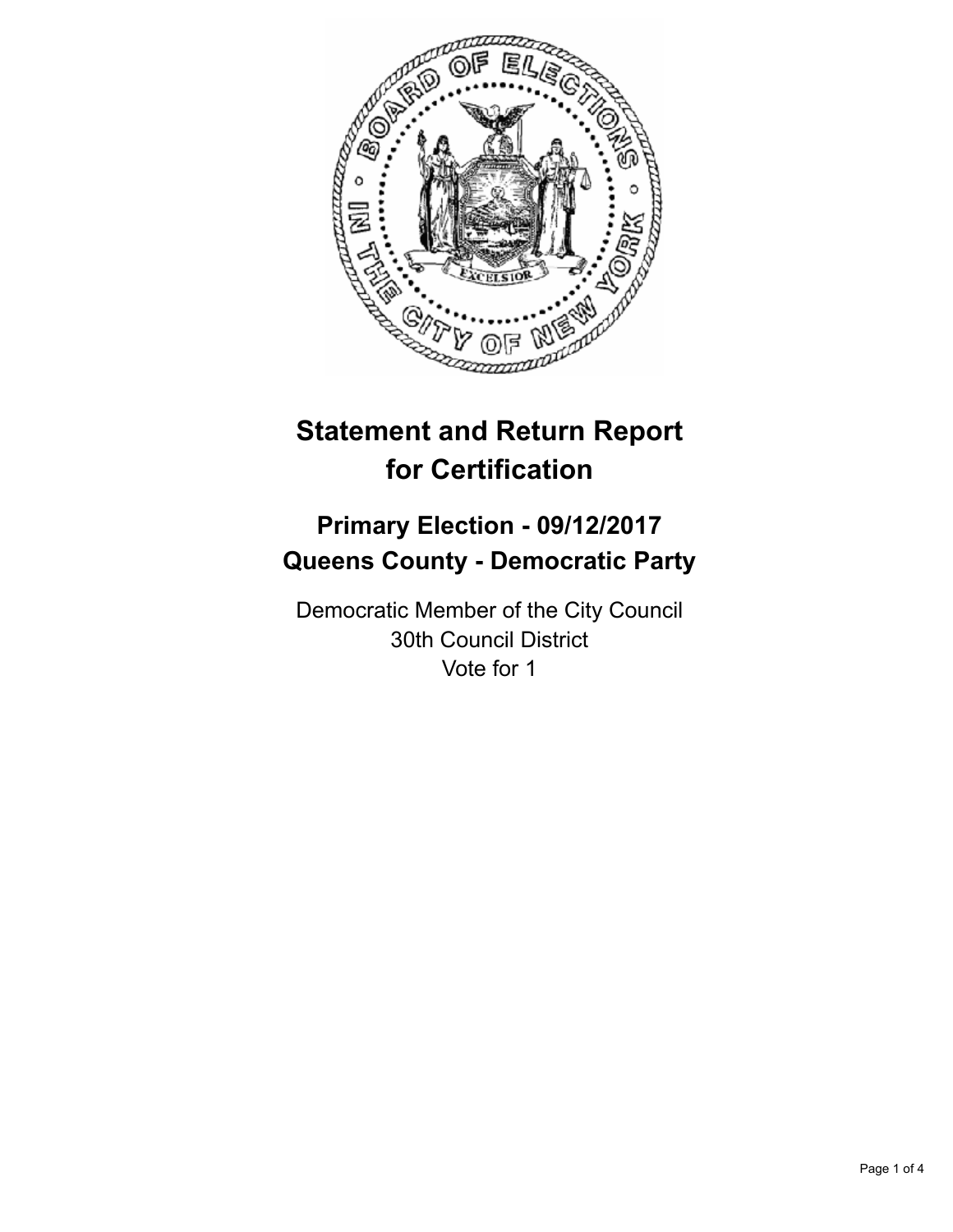

## **Assembly District 28**

| <b>PUBLIC COUNTER</b>                                    | 1,213 |
|----------------------------------------------------------|-------|
| <b>MANUALLY COUNTED EMERGENCY</b>                        | 0     |
| ABSENTEE / MILITARY                                      | 33    |
| <b>AFFIDAVIT</b>                                         | 6     |
| <b>Total Ballots</b>                                     | 1,252 |
| Less - Inapplicable Federal/Special Presidential Ballots | 0     |
| <b>Total Applicable Ballots</b>                          | 1,252 |
| ELIZABETH S. CROWLEY                                     | 773   |
| ROBERT F. HOLDEN                                         | 459   |
| <b>BO DIETL (WRITE-IN)</b>                               |       |
| FELIPE PINEDA (WRITE-IN)                                 | 1     |
| MICHAEL G MILLER (WRITE-IN)                              |       |
| <b>Total Votes</b>                                       | 1,235 |
| Unrecorded                                               | 17    |

## **Assembly District 30**

| <b>PUBLIC COUNTER</b>                                    | 2,197 |
|----------------------------------------------------------|-------|
| <b>MANUALLY COUNTED EMERGENCY</b>                        | 0     |
| ABSENTEE / MILITARY                                      | 79    |
| <b>AFFIDAVIT</b>                                         | 9     |
| <b>Total Ballots</b>                                     | 2,285 |
| Less - Inapplicable Federal/Special Presidential Ballots | 0     |
| <b>Total Applicable Ballots</b>                          | 2,285 |
| ELIZABETH S. CROWLEY                                     | 1,114 |
| ROBERT F. HOLDEN                                         | 1,140 |
| ANTONIO REYNOSO (WRITE-IN)                               |       |
| SUSAN LEE (WRITE-IN)                                     |       |
| UNATTRIBUTABLE WRITE-IN (WRITE-IN)                       |       |
| <b>Total Votes</b>                                       | 2,257 |
| Unrecorded                                               | 28    |

#### **Assembly District 34**

| <b>PUBLIC COUNTER</b>                                    | 53 |
|----------------------------------------------------------|----|
| <b>MANUALLY COUNTED EMERGENCY</b>                        | 0  |
| ABSENTEE / MILITARY                                      |    |
| AFFIDAVIT                                                | 0  |
| <b>Total Ballots</b>                                     | 54 |
| Less - Inapplicable Federal/Special Presidential Ballots | 0  |
| <b>Total Applicable Ballots</b>                          | 54 |
| ELIZABETH S. CROWLEY                                     | 26 |
| ROBERT F. HOLDEN                                         | 23 |
| FRANCISCO MOYA (WRITE-IN)                                |    |
| <b>Total Votes</b>                                       | 50 |
| Unrecorded                                               | 4  |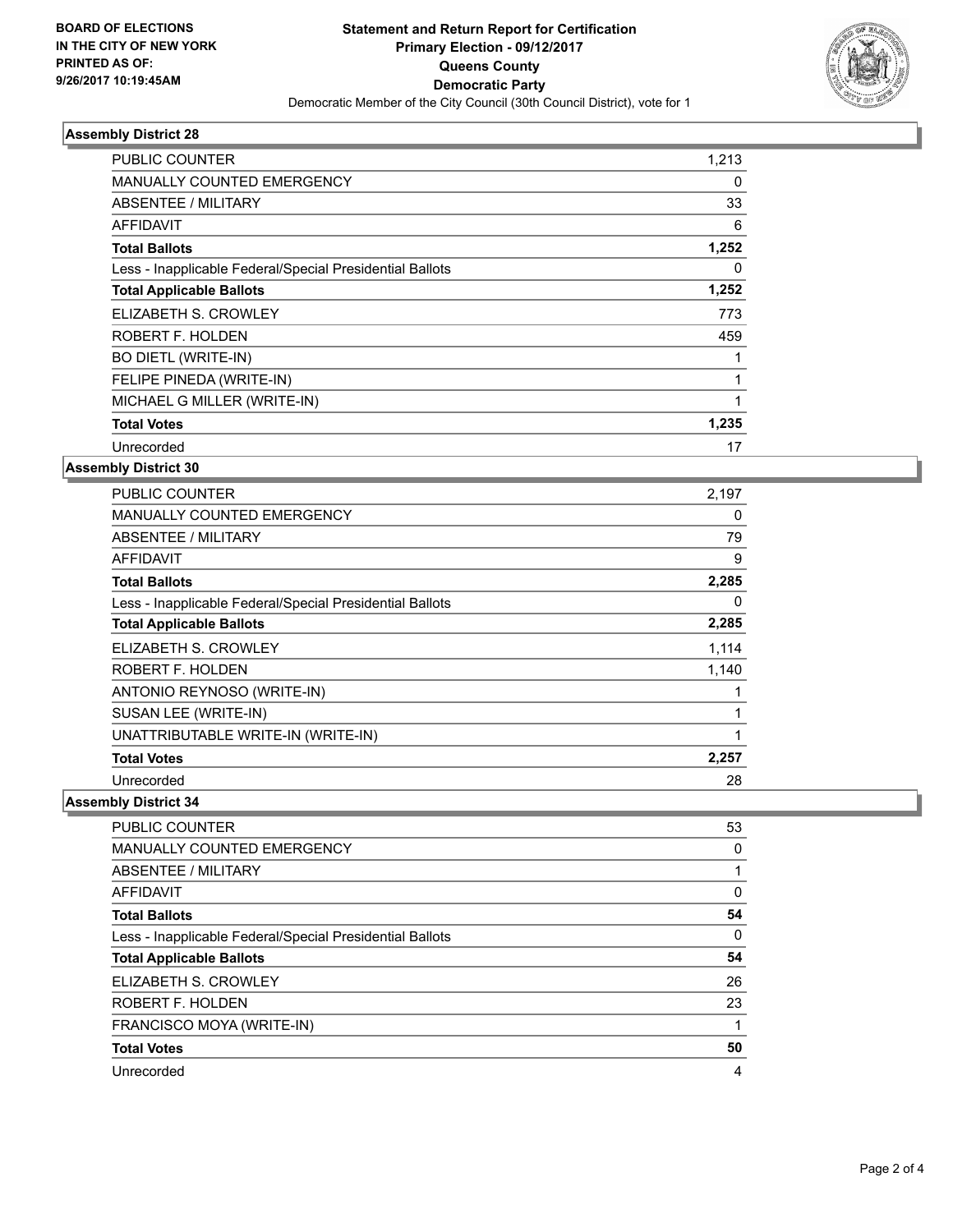

## **Assembly District 37**

| <b>PUBLIC COUNTER</b>                                    | 921 |
|----------------------------------------------------------|-----|
| <b>MANUALLY COUNTED EMERGENCY</b>                        | 0   |
| ABSENTEE / MILITARY                                      | 30  |
| AFFIDAVIT                                                | 6   |
| <b>Total Ballots</b>                                     | 957 |
| Less - Inapplicable Federal/Special Presidential Ballots | 0   |
| <b>Total Applicable Ballots</b>                          | 957 |
| ELIZABETH S. CROWLEY                                     | 737 |
| ROBERT F. HOLDEN                                         | 195 |
| UNATTRIBUTABLE WRITE-IN (WRITE-IN)                       |     |
| WILLIAM RUIZ (WRITE-IN)                                  |     |
| <b>Total Votes</b>                                       | 934 |
| Unrecorded                                               | 23  |
|                                                          |     |

#### **Assembly District 38**

| <b>PUBLIC COUNTER</b>                                    | 1,207        |
|----------------------------------------------------------|--------------|
| <b>MANUALLY COUNTED EMERGENCY</b>                        | 0            |
| ABSENTEE / MILITARY                                      | 24           |
| <b>AFFIDAVIT</b>                                         | 7            |
| <b>Total Ballots</b>                                     | 1,238        |
| Less - Inapplicable Federal/Special Presidential Ballots | 0            |
| <b>Total Applicable Ballots</b>                          | 1,238        |
| ELIZABETH S. CROWLEY                                     | 965          |
| ROBERT F. HOLDEN                                         | 231          |
| CARL MANALO (WRITE-IN)                                   |              |
| <b>GUY GIARRIZZO (WRITE-IN)</b>                          |              |
| HELAL SHEIKH (WRITE-IN)                                  | 3            |
| NIDIA VELAZQUEZ (WRITE-IN)                               | 1            |
| RACHEL HONING (WRITE-IN)                                 | $\mathbf{1}$ |
| <b>Total Votes</b>                                       | 1,203        |
| Unrecorded                                               | 35           |

## **Assembly District 39**

| <b>Total Votes</b>                                       | 8 |
|----------------------------------------------------------|---|
| ROBERT F. HOLDEN                                         | 2 |
| ELIZABETH S. CROWLEY                                     | 6 |
| <b>Total Applicable Ballots</b>                          | 8 |
| Less - Inapplicable Federal/Special Presidential Ballots | 0 |
| <b>Total Ballots</b>                                     | 8 |
| AFFIDAVIT                                                | 0 |
| ABSENTEE / MILITARY                                      | 0 |
| MANUALLY COUNTED EMERGENCY                               | 0 |
| PUBLIC COUNTER                                           | 8 |